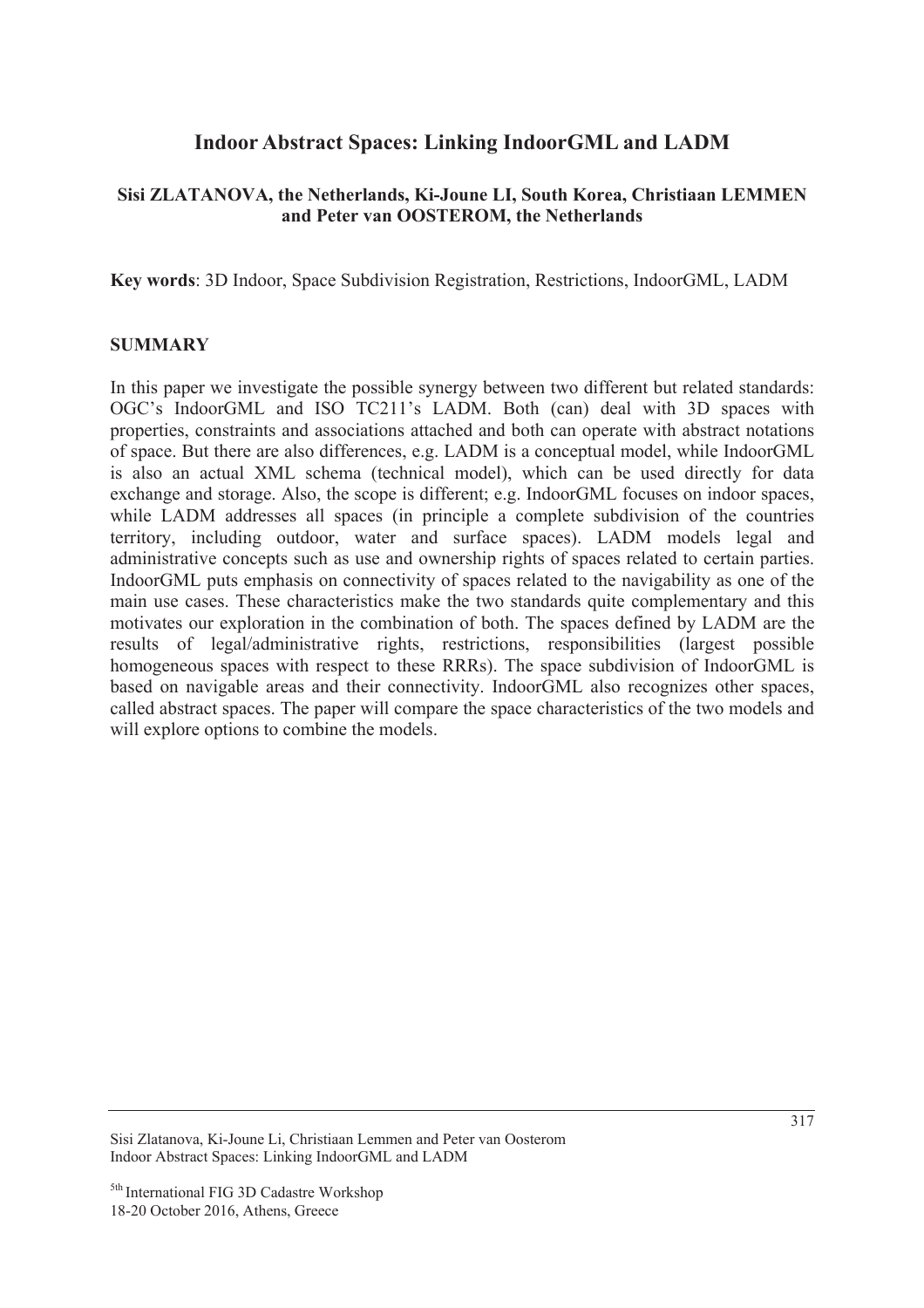# **Indoor Abstract Spaces: Linking IndoorGML and LADM**

## **Sisi ZLATANOVA, the Netherlands, Ki-Joune LI, South Korea, Christiaan LEMMEN and Peter van OOSTEROM, the Netherlands**

## **1. INTRODUCTION**

Many indoor applications deal with abstract spaces, i.e. spaces which do not have welldefined physical borders (such as walls, ceiling and floors), to identify a function, use or right on the space. For example, a room can be further subdivided into several sub-spaces indicating 'information corner', and 'working area', or a 'security area'. Figure 1 illustrates such examples. Such functional areas need to be identified and usually this is done by applying geometric or semantic approaches fro partitioning of space (Bandi. and Thalmann, 1998, Becker et al 2008, Goetz and Zipf, 2011, Khan and Kolbe 2012, Afyouni et al 2012, Brown et al 2013, Zlatanova et al 2013, Kruminaite and Zlatanova, 2014). Although the importance of such spaces is recognized, their modelling is still insufficiently explored, especially in the context of human perception and human navigation (Fallah et al, 2013).



**Figure 1. Examples of functional areas (in green): information corner and working area (Kruminaite and Zlatanova, 2014)** 

In this paper we investigated two international standards IndoorGML (Lee et al 2014) and LADM (ISO 19152 (E), 2012), which allow the description of abstract spaces. We investigate how to bridge these two standard to allow space identification on the basis of ownership, right and restriction on properties. We wconsider two options:

- a formal approach for deriving a LADM space layer within IndoorGML context
- a 'equivalence' association between LADM LA\_SpatialUnit and IndoorGML abstract space for rights (RRRs), similar to other associations of LADM classes and other external classes.

The remaining part of the paper is organized as follows: next section briefly presents some of the IndoorGML concepts and specifically the mechanism for derivation of a network for navigation. Section 3 presents the concepts for bridging the two standards from IndoorGML point of view. We discuss our further investigations in the last section.

Sisi Zlatanova, Ki-Joune Li, Christiaan Lemmen and Peter van Oosterom Indoor Abstract Spaces: Linking IndoorGML and LADM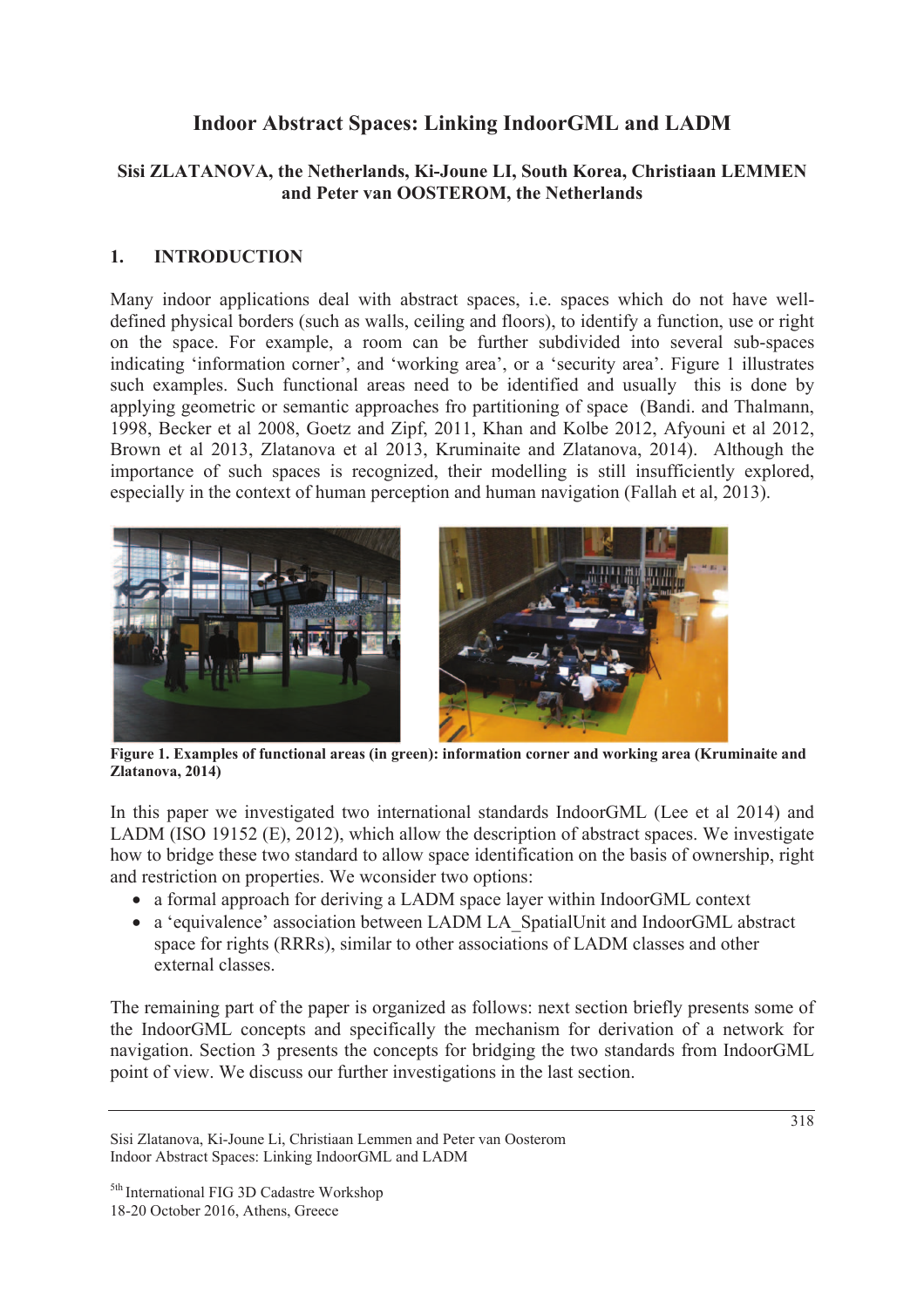### **2. INDOORGML**

IndoorGML was adopted as an OGC standard in December 2014 (Lee et al 2014, Li, 2016). IndoorGML is intended to support development of indoor navigation systems, by providing description of indoor space and GML syntax for encoding geoinformation (geometry, network or path) for indoor navigation. In this respect IndoorGML is application-oriented standard and differs from generic 3D standards such as CityGML, KML, and IFC. It is based on subdivision of the interior space. The obtained cells are described with its geometry, semantics and topology that are important for indoor navigation. In this respect, IndoorGML can be seen as a complementary standard to CityGML, KML, and IFC to support location based services for indoor navigation. IndoorGML defines the following information about indoor space: navigation context and constraints, space subdivisions and types of connectivity between spaces, geometric and semantic properties of spaces and navigation networks (logical and metric) and their relationships.



**Figure 2. Example of spaces in a building: a) non-navigable (in blue) and navigable (in yellow, orange and green) b) derived network** 

The notion of space or 'cell' is the most important concept in IndoorGML (Figure 2). A building or groups of buildings are subdivided into non-overlapping cells. The cells are further classified into navigable or non-navigable. The adjacency network is then to be derived by applying Poincaré duality, i.e. each cell in the 3D space (named also primal space) is mapped in a node in 2D space (dual space) and the adjacency between the spaces represents the edges. For the purpose of navigation, non-navigable spaces are not of interest and have to be excluded from the adjacency network. Considering the remaining links and the semantics of the spaces (i.e. which spaces are doors), the navigation/connectivity network is derived. An important characteristic of the IndoorGML is that cells do not need to be bordered by physical features. Cells can be defined as aggregation of features or a physical space can be subdivided into smaller units. It is also possible to neglect the size of some physical features, e.g. doors,

Sisi Zlatanova, Ki-Joune Li, Christiaan Lemmen and Peter van Oosterom Indoor Abstract Spaces: Linking IndoorGML and LADM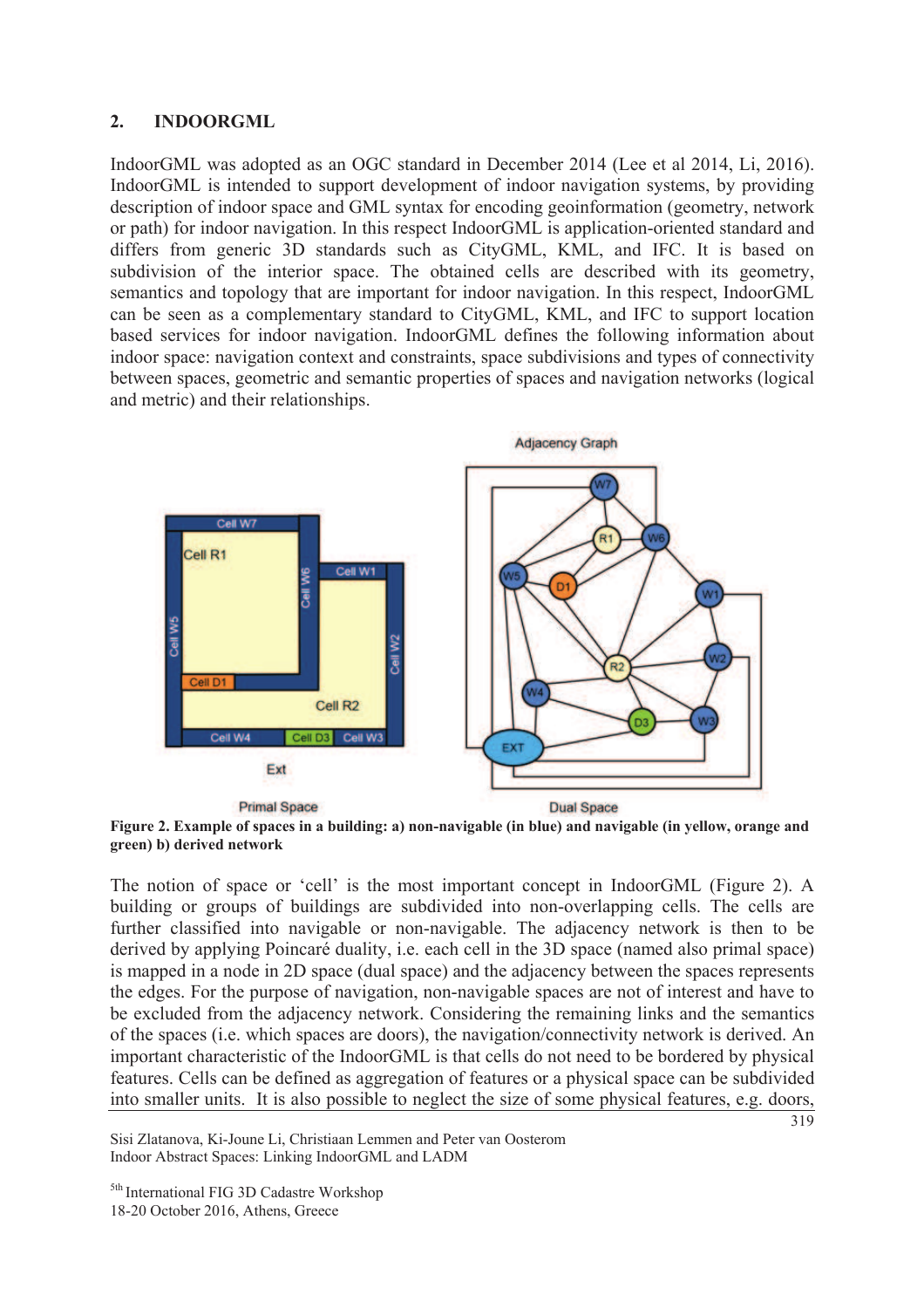windows. As visible on Fig 1, the doors are represented as spaces, but the standard allows to represented them as borders (i.e. 'thin doors') between two spaces. In that case there are no door nodes in the navigation network.

IndoorGML allows multiple space subdivisions per building (Figure 3). A space subdivision can be derived from the topography of the building, the function of spaces, the security restrictions, but can be also with respect to coverage of sensors (wifi or RFID) or the legal (LADM RRRs) status of spaces. Different spaces are to be organized according the Multi-Layered Space Model



**Figure 3. Multi-Layered combination of alternative spaces (Lee et al 2014)** 

Space modelling with respect to its legal use is specifically interesting for IndoorGML. Restrictions, rights and responsibilities on a part of a floor or a building can influence the accessibility and can significantly change the set of cells that can be used to derive a network. Many office buildings share common entrance and registration areas and they share the responsibilities for the maintenance of the common area. Shopping malls may also share access to different departments and sections but they also have clearly defined area which are give for use only to them. In many public building restricted or security areas are clearly identified by requiring security cards and/or security doors. Such RRR are rarely identified with physical brothers and are usually difficult to model.

Modelling is always within a certain domain and scope, despite the fact that many concepts are also linked to more concepts. In the past, the conceptual models of LADM and Land Parcel Identification (LPIS) have been linked (Inan et al, 2010; ISO, 2012) as it makes sense to combine the information of cadastral parcels (LADM) to agricultural parcels (LPIS) for the management of subsidies to the farmers. For this purpose, EU member states have established Integrated Administration and Control Systems (IACS), including Land Parcel Identification Systems (LPIS) as the geospatial component. LPIS concerns 'outdoor' parcels. For the (extended) indoor environment it does make sense to combine the conceptual models of

Sisi Zlatanova, Ki-Joune Li, Christiaan Lemmen and Peter van Oosterom Indoor Abstract Spaces: Linking IndoorGML and LADM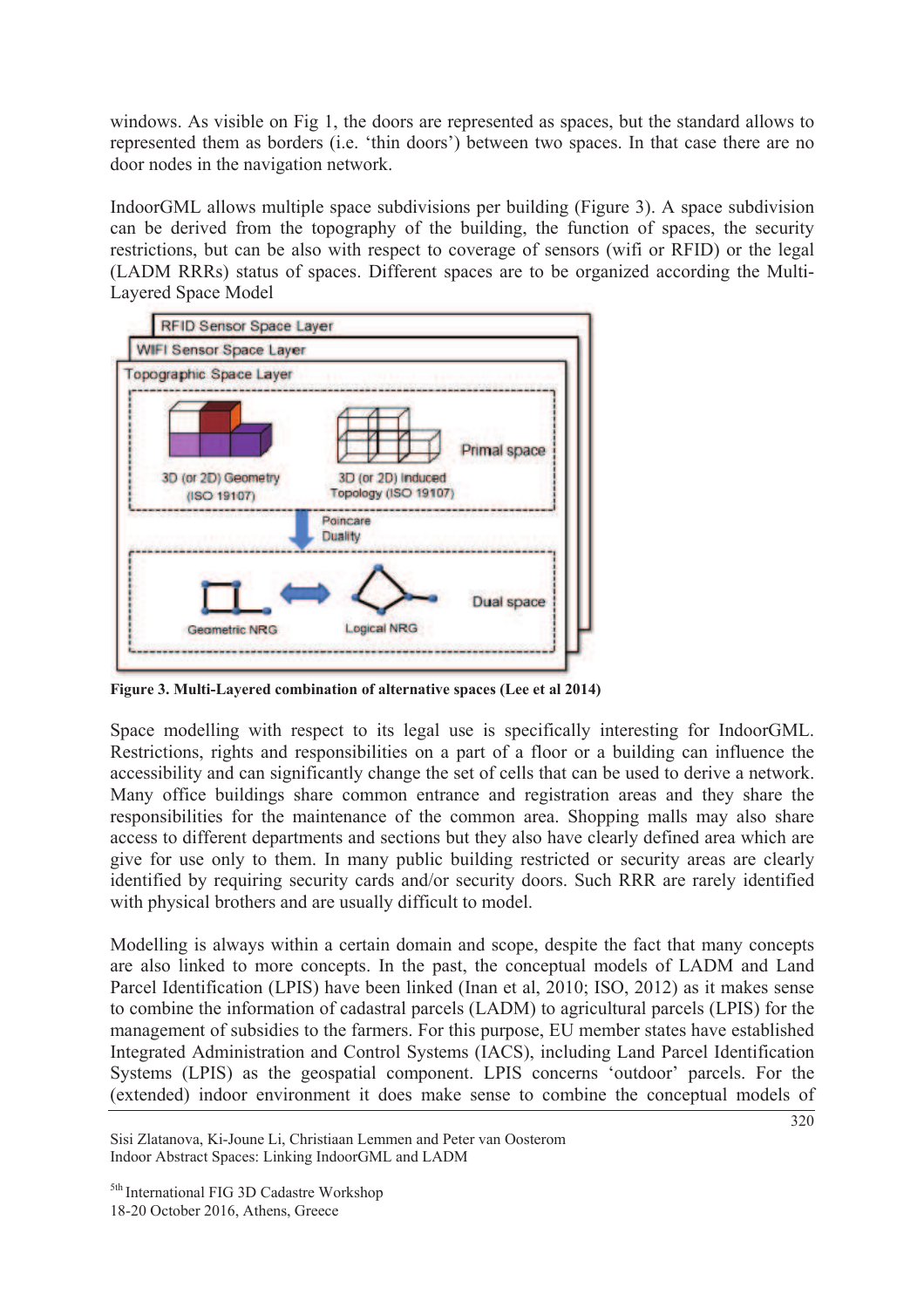IndoorGML and LADM. With this the two domains information from these two domains can be used together in a meaningful manner.

Examples of indoor environments that are influenced by RRR could be:

- Shopping malls, which consist of areas in which are all visitors are welcome, areas avaible for employees of the specific shop, areas accessible for maintenance/cleaning services only.
- Railway and metro stations, which have areas for all users, platforms avaible only for passengers, metro tunnels avaible only for train personnel, ticket service area avaible only for clerks selling the tickets, etc.
- Museums, which have large exhibition halls used by visitors, storage halls used only by exhibitors, administration areas, restauration areas, available only for experts.
- Airports, which consist of common spaces accessible for all visitors, check-in area accessible only for travelers, passport control accessible for checked-in travelers, waiting/shopping areas, boarding gates, transit areas, 'international space' ('no men's land'), and so on. Similar for non-common spaces and restricted areas.
- Hospitals consists also for common access areas, sections for examination patients, areas for hospitalized patients, surgery, laboratories, storage of medical equipment, etc.

Considering the example above, we distinguish between the following use cases:

- Restrictions and responsibilities for users of indoor environment. The different functions as mentioned in the overview include all kind of restrictions (formal or informal obligation to refrain from doing something) and responsibilities (formal or informal obligation to do something). A building administration may impose all kinds of restrictions and on the use of the building which can be modelled in LADM and visualized to the user of indoor navigation. This may be linked to liabilities in certain situations.
- Restrictions and responsibilities for maintenance of indoor environment. This use case is similar – but now for persons responsible for the maintenance of services in buildings or for persons with responsibilities in case of emergencies. In this type of situations the link to administration/ownership and territory should be clear.
- Design and maintenance of networks To manage a network in indoor environment it is important to know the legal ownership of the space where it is installed. This is a use case in design of (extensions of) the network for IndoorGML.
- Maintenance of datasets for administration purposes. The construction of external databases with party data, address data, taxation data, land use data, valuation data, physical utility network data, and archive data, is outside the scope of the LADM. However, the LADM provides stereotype classes for these data sets.

Sisi Zlatanova, Ki-Joune Li, Christiaan Lemmen and Peter van Oosterom Indoor Abstract Spaces: Linking IndoorGML and LADM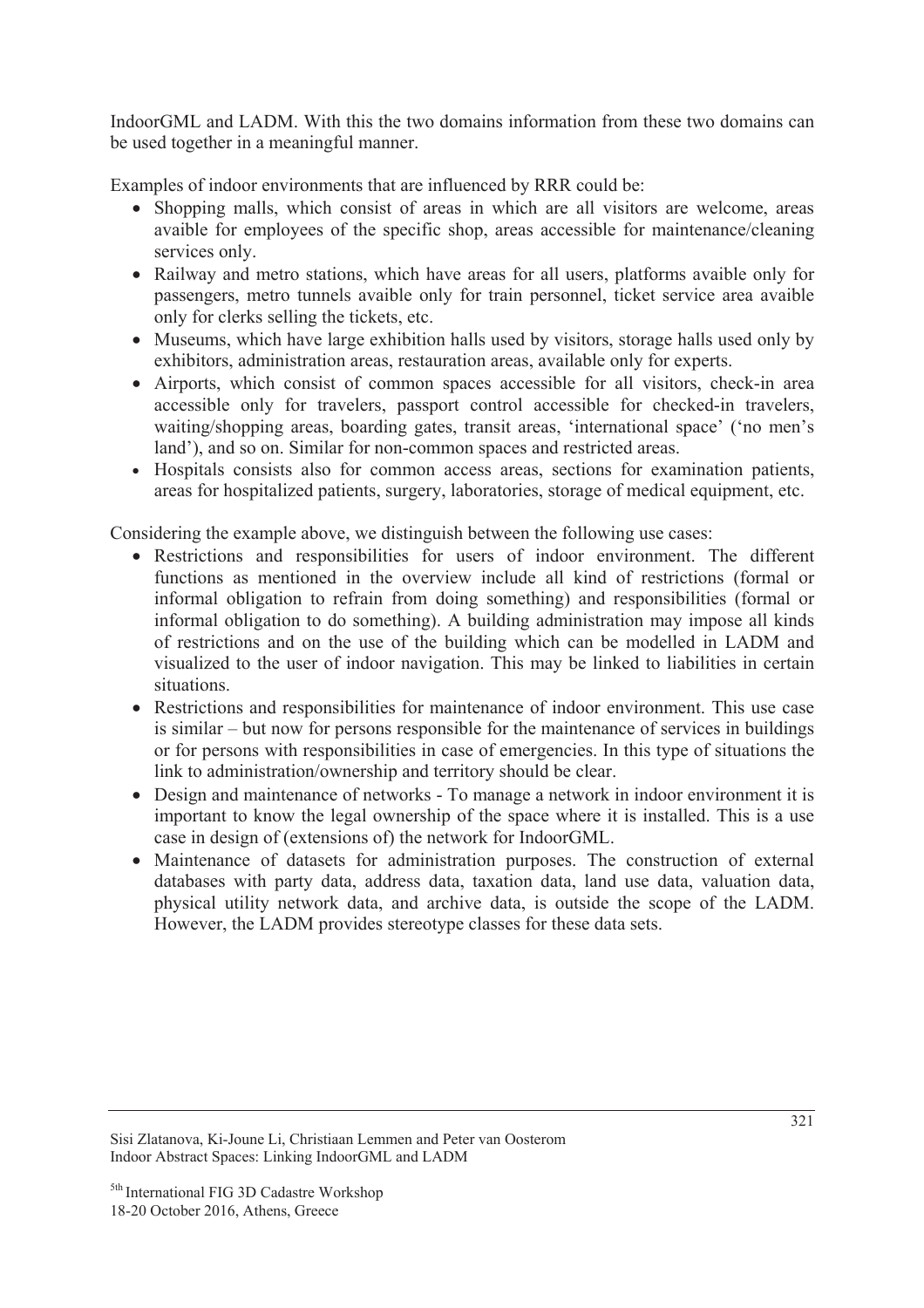### **3. USE OF LADM FOR INDOORGML**

In this paper, we propose two approaches to link IndoorGML and LADM. The first approach is to define an extension module of IndoorGML for supporting the LADM standard within IndoorGML. This approach is quite straightforward due to the equivalence of two classes, CellSpace of IndoorGML and LA\_SpatialUnit of LADM, although they are defined for different purposes. The second approach is to provide a mechanism to associate features in datasets of different standards. For example, we can access from a feature in IndoorGML to LADM feature via the external link, which is a pointer such as URI to an object in other dataset.



**Figure 4. Core Module and Extension Modules of IndoorGML** 

### **3.1 IndoorGML-LADM extension**

In this section, we explain the first approach in detail. IndoorGML has its module structure as shown on Figure 4. It is composed of one core module and extension modules. Only indoor navigation module has been defined as an extension up to now. The first approach is to include the IndoorGML-LADM module as an extension of IndoorGML.





Sisi Zlatanova, Ki-Joune Li, Christiaan Lemmen and Peter van Oosterom Indoor Abstract Spaces: Linking IndoorGML and LADM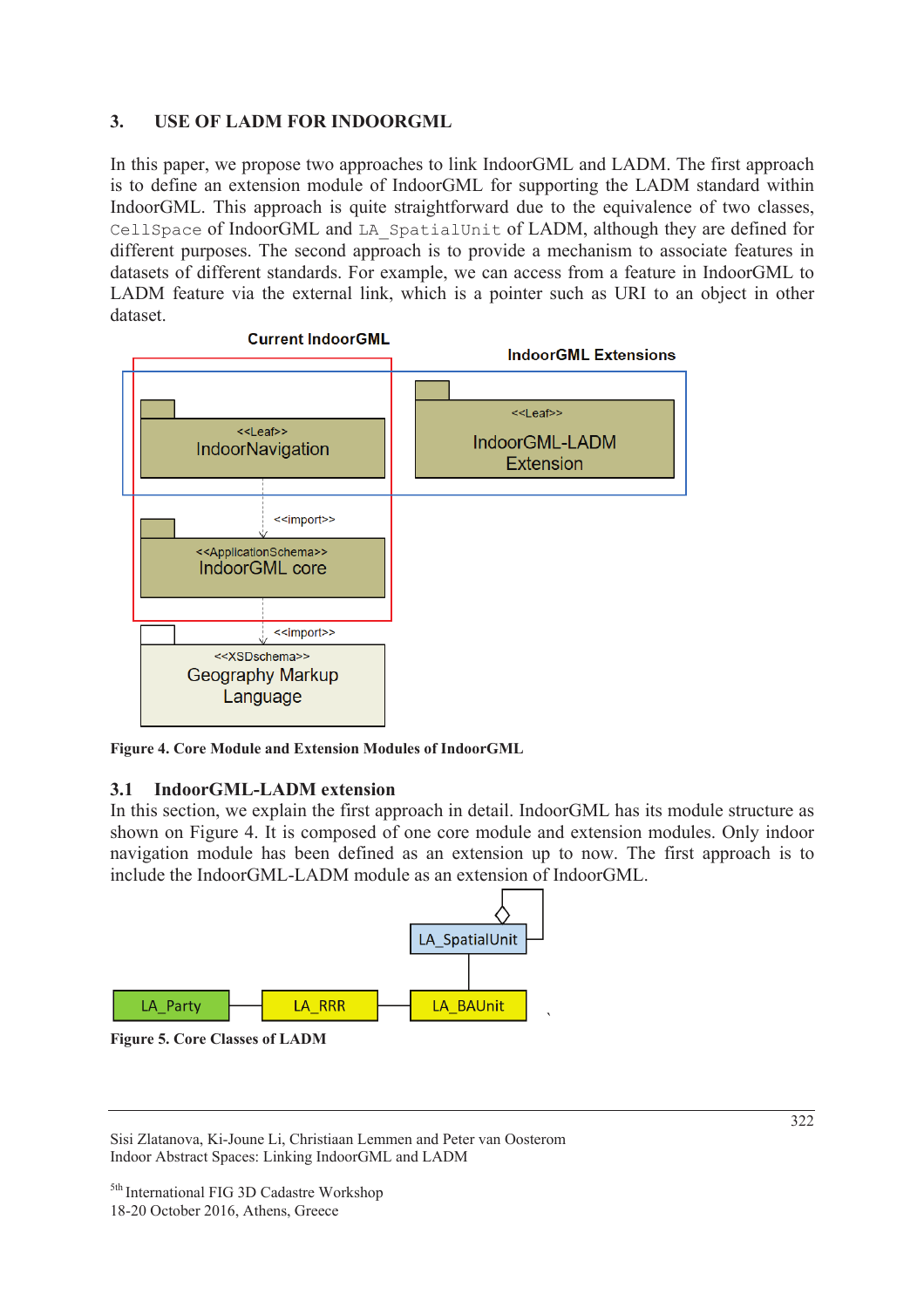The data model of LADM (Lemmen et al 2010, 2015) is briefly summarized by Figure 5 where each class in the model is defined as follows;

- LA Party is a person or unit with rights
- LA BAUnit stands for Basic Administrative Unit
- LA RRR stands for Right Restriction Responsibility
- LA SpatialUnit stand for the physical (spatial) representation



**Figure 6. LADM Extension of IndoorGML** 

We observe that the class LA SpatialUnit in LADM corresponds with CellSpace of IndoorGML, which are both considered as a space unit in indoor space. Since LA SpatialUnit has more properties related to the legal information in addition to geometric data, it is defined as a subclass of CellSpace in the extension module as shown in

Sisi Zlatanova, Ki-Joune Li, Christiaan Lemmen and Peter van Oosterom Indoor Abstract Spaces: Linking IndoorGML and LADM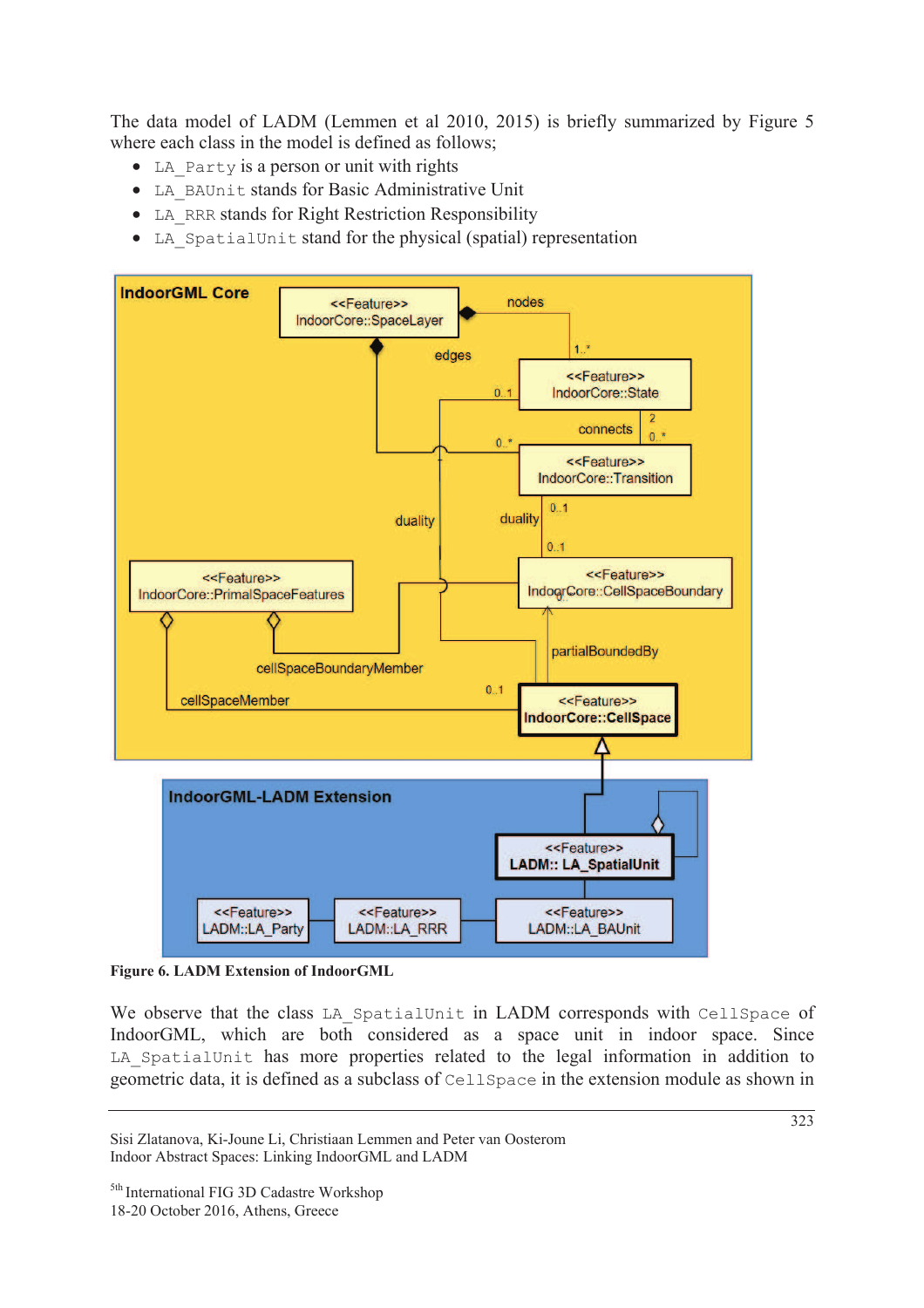Figure 6. Then the 2D or 3D cell geometry is inherited from CellSpace. The other cadastral information is defined in LA\_BAUnit, LA\_RRR, and LA\_Party in IndoorGML-LADM extension. Because the geometry types of both standards are based on the same geometry model, ISO 19107, no geometric type conflict is expected.

## **3.2 IndoorGML-LADM extension**

If the correspondence between features in LADM and IndoorGML is one-to-one, the objects of LA\_SpatialUnit in IndoorGML-LADM extension are constructed in a straightforward manner. However, a cell object of CellSpace may not exactly correspond to one single object of LA SpatialUnit as shown in Figure 6. For example, Cell  $C_2$  defined from Corridor corresponds to two objects of LA\_SpatialUnit  $SU_1$  and  $SU_2$ , and two cells  $C_3$  and  $C_4$ corresponds to an object *SU*2. In this case, we need to apply the Multi-Layer Space Model of IndoorGML. The Multi-Layer Space Model in IndoorGML allows that a single indoor space can be differently partitioned according to different interpretation of space and each partitioning forms a single space layer as shown in Figure 7b and 7c.



**Figure 7. 1-n, m-1, and n-m Correspondence between features in LADM and IndoorGML** 

And the relationship between different space layers is described by interlayer connections with topological property. For example, interlayer connection  $(C_1, SU_1, \text{Inside})$  means that  $C_1$  is connected to  $SU_1$  with CInside topology. In this way, two space layers with interlayer connections are included in IndoorGML data, where the objects in LA\_SpatialUnit Space Layer of Figure 8 comprise the features of IndoorGML-LADM extension.



LA\_SpatialUnit Space Layer

**Figure 8. Inter-Layer Connection of IndoorGML Multi-Space Layer Model** 

Sisi Zlatanova, Ki-Joune Li, Christiaan Lemmen and Peter van Oosterom Indoor Abstract Spaces: Linking IndoorGML and LADM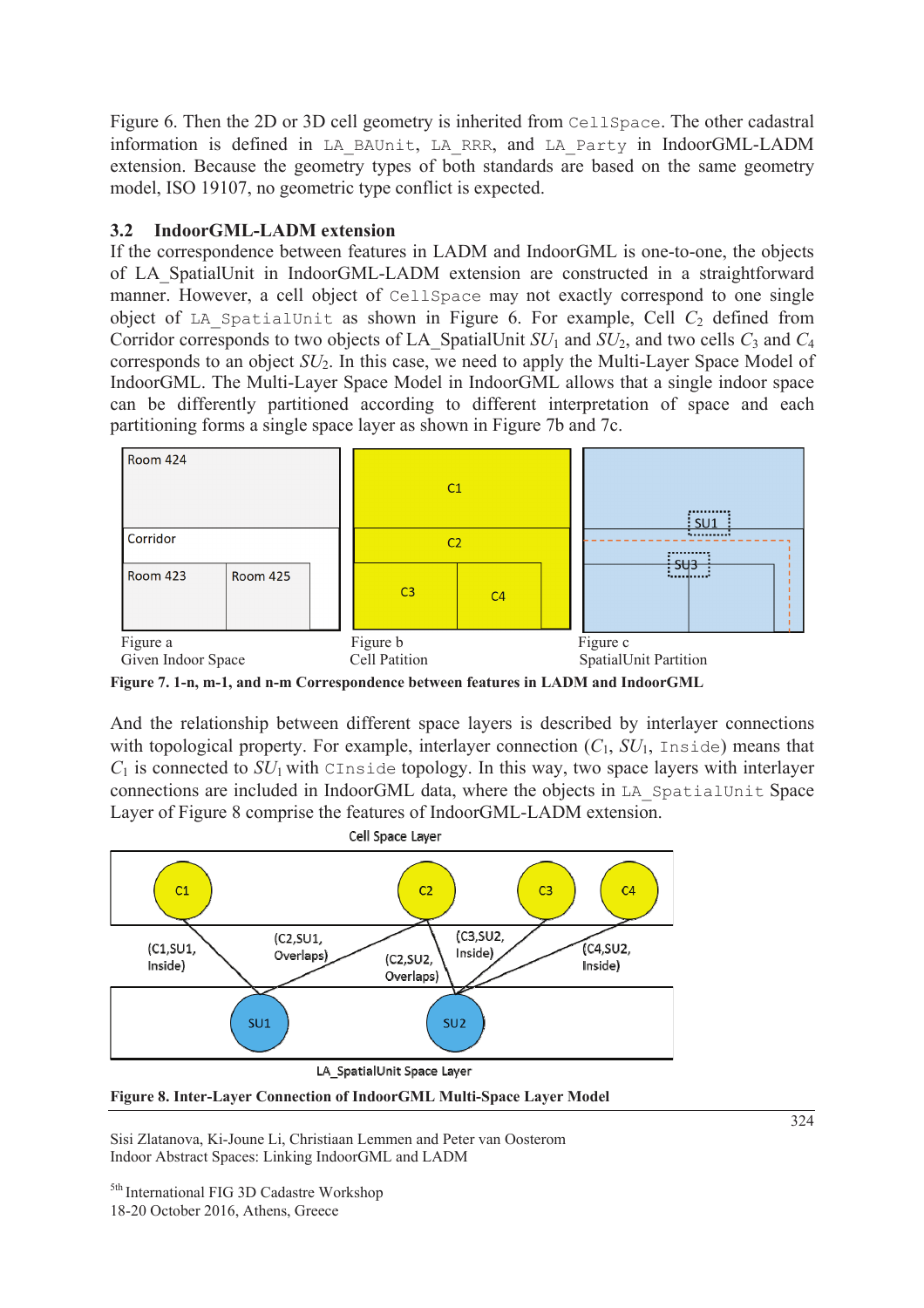#### **4. USE OF INDOORGML FOR LADM**

Another interesting aspect to be explored is the fact that IndoorGML contains 3D topographic information (in way similar to LandXML, InfraGML, CityGML, BIM/IFC), which can be identical or not to the architectural structure of a building. 3D legal spaces often need reference objects to make sense (for orientation and understanding purpose). 3D legal space can have their own independent geometry and topology, but usually it is not that well defined and rarely geometrically modelled. IndoorGML can be used for the definition of LADM's legal spaces. Since the IndoorGML cells have to be always geometrically modelled, the subdivision/aggregation invoked by RRR will lead to identification of the RRR geometry. This operation could be quite complex and be a sequence of operations such as buffer of a 3D space, or a middle of a 3D wall/floor space to be assigned to neighbor room space, or aggregating a number of room spaces, etc.). In such a way, we can related the use of abstract spaces in LADM we can relate these to the cell spaces in IndoorGML as in the original indoor model.

Usually many spaces (rooms) make one property (LA\_SpatialUnit with same ownership rights), but as seen in the previous example this is an n-to-m association. Actually this implies reuse of geometry (coordinates, surfaces) and enhances consistency between the various representations. However, after this preparation and defining the IndoorGML abstract spaces it is clearly possible that LA\_SpatialUnit inherit this geometry. It is questionable if this can be done for all LA SpatialUnit. Remember that some spatial units are not related at all to a building, but just to land (or subsurface space). Perhaps an n-to-m association would be better. Next issue is to have 3D geometry at both sides of model or to have it at one side when possible (e.g. 1-n and n-1 associations, and in other cases add additional boundary faces), If geometry is duplicates then constrains should be sued for proper data content according to semantics.

### **5. CONCLUSION**

In this paper we have analyzed a few options to bridge the IndoorGML and LADM. The bridging seems natural and can be of benefit for both models. IndoorGML can be augmented with space cell based on rights, restrictions, responsibilities and LADM can inherit the geometry from the IndoorGML partitioning and/or aggregation. It should be further investigates how to create the legal spaces, which can be verbal and not very accurate. The next step would be to establish a set of geometric and topological operations which can ensure that the descriptive definition would be accurately modelled. Still to be investigated is which of the approaches mentioned above would be most appropriate for enhancing IndoorGML space definition (a space layer or direct link). If RRR have many facets and is highly depended on the type of user (visitor, maintenance team, employee, cleaning, deliver, etc.), the list of layers might become very long and not practical.

In future research, we will concentrate on the most prominent use cases and will experiment with the conceptual linkage between the two models as presented above.

Sisi Zlatanova, Ki-Joune Li, Christiaan Lemmen and Peter van Oosterom Indoor Abstract Spaces: Linking IndoorGML and LADM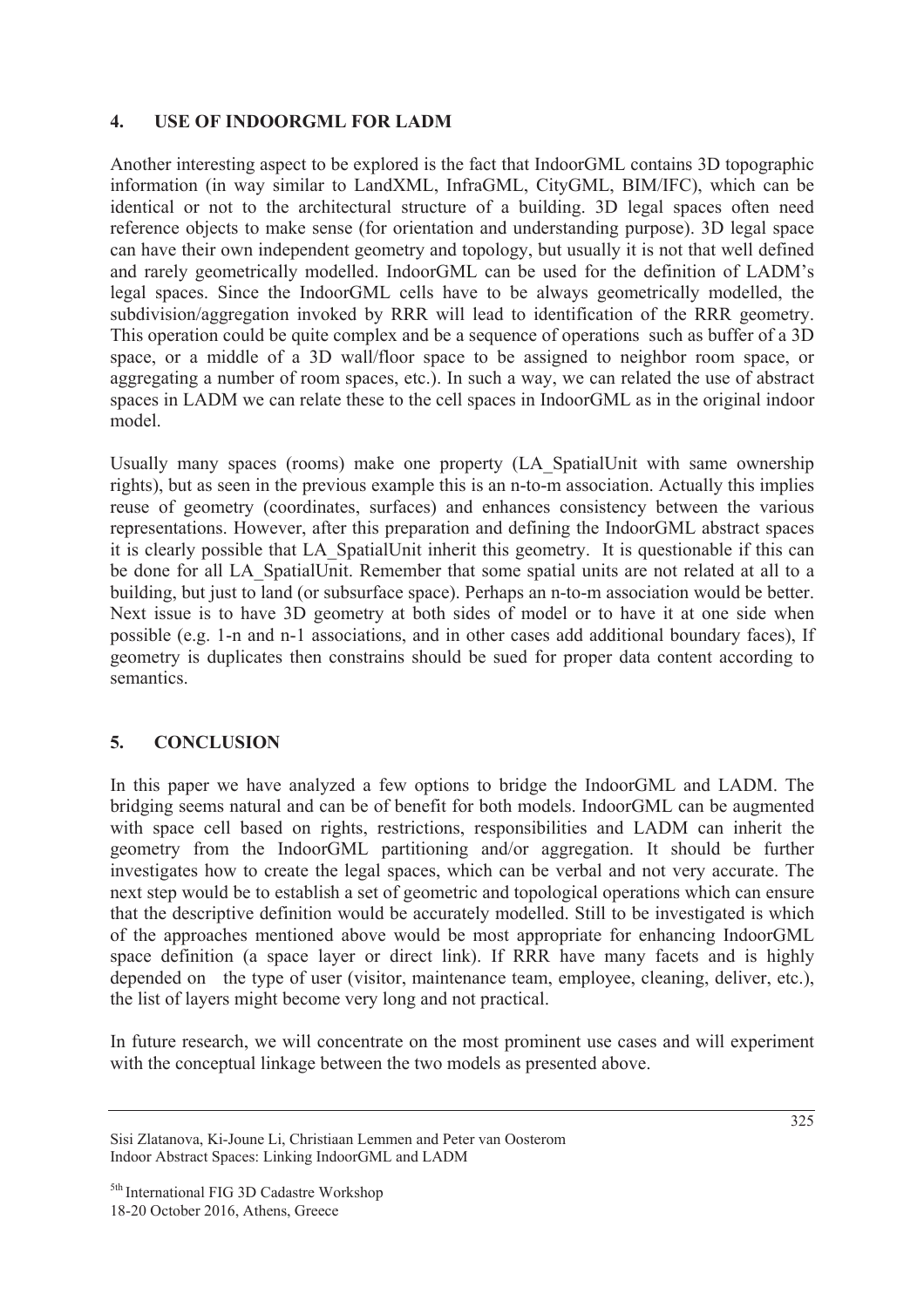#### **REFERENCES**

Afyouni, I., C. Ray, and C. Claramunt (2012). Spatial models for context-aware indoor navigation systems: A survey, Journal of Spatial Information Science, Number 4 (2012), pp. 85–123

Bandi, S. and D. Thalmann (1998). Space discretization for efficient human navigation, Wiley Online Library.

Becker, T., C. Nagel and T.H. Kolbe (2008). A Multi-layered Space-Event Model for Navigation in Indoor Spaces. In: Lee, Zlatanova (eds.). 3D Geo-Information Sciences, Lecture Notes in Geoinformation and Cartography, 2009, Part II, 61-77.

Brown, G., C. Nagel, S. Zlatanova and T.H. Kolbe (2013). Modelling 3D Topographic Space Against Indoor Navigation Requirements, Progress and New Trends in 3D Geoinformation Science, LNG&C, Springer, Heidelberg, New York, Dordrecht, London, pp. 1-22.

Fallah, N., Apostolopoulos, I., Bekris, K. and Folmer, E. (2013). Indoor Human Navigation Systems: A Survey. Interacting with Computers, 25(1), 21-33.

Goetz, M. and Zipf, A. (2011). Formal definition of a user adaptive and length-optimal routing graph for complex indoor environments. Geo-Spatial Information Science, 14(2), 119- 128.

Halil Ibrahim Inan, H.I., Sagris, V., Devos, W., Milenov, P., van Oosterom, P. and Zevenbergen, J. (2010). Data model for the collaboration between land administration systems and agricultural land parcel identification systems (), In Journal of Environmental Management, volume 91, pp. 2440-2454.

ISO 19152 (E) (2012). Geographic information- Land Administration Model (LADM), ISO 2012, ISO/TC 211 Geographic information/Geomatics, 128 p.

Khan, A.A. and Kolbe, T H. (2012). Constraints and their role in subspacing for the locomotion types in indoor navigation. In *Indoor Positioning and Indoor Navigation (IPIN), 2012 International Conference on* (pp. 1-12). IEEE.

Kruminaite, M. and S. Zlatanova ( 2014). Indoor Space Subdivision for Indoor Navigation, ISA'14, Proceedings of the Six ACM SIGSPATIAL International Workshop on Indoor Spatial Awareness, pp. 25–31

Lemmen, C.H.J., van Oosterom, P.J.M. and Bennett, R. (2015). The Land Administration Domain Model, Land Use Policy, 49, 2015, pp. 535-545

Lemmen, C.H.J., van Oosterom, P.J.M., Thompson, Hespanha, J.P. and Uitermark, H. (2010). The Modelling of Spatial Units (Parcels) in the Land Administration Domain Model

Sisi Zlatanova, Ki-Joune Li, Christiaan Lemmen and Peter van Oosterom Indoor Abstract Spaces: Linking IndoorGML and LADM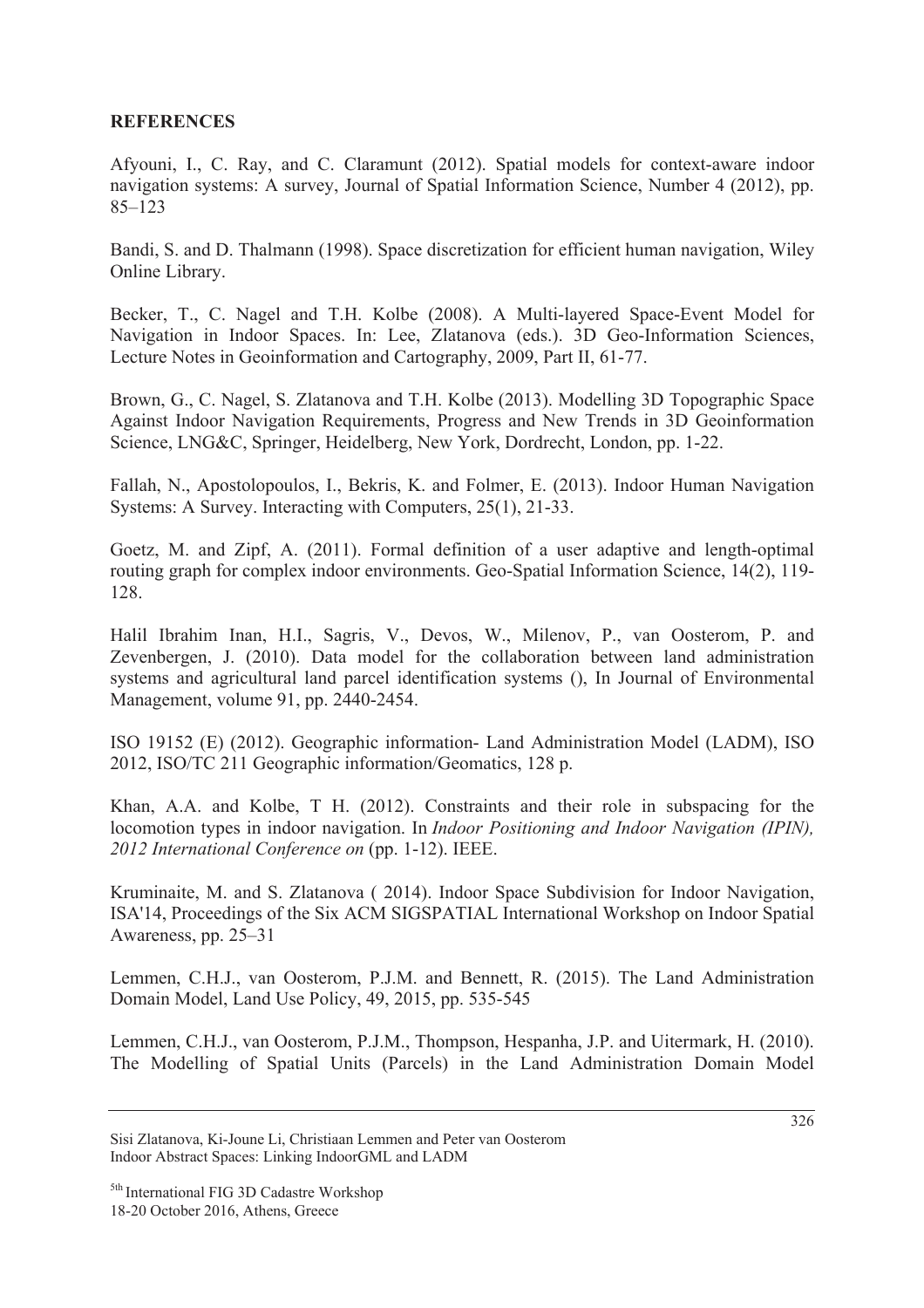(LADM). In: Proceedings of the XXIV FIG International Congress (2010). April 2010, Sydney, 28 p.

Lee, J., K.-J Li, S. Zlatanova, T.H. Kolbe, C. Nagel, T. Becker (2014). OGC IndoorGML, OGC 14-0051r1, http://www.opengeospatial.org/standards/indoorgml#downloads(15 May, 2016)

Li, K.-J., 2016, InroorGML – A standard for indoor spatial modelling Int. Arch. Photogramm. Remote Sens. Spatial Inf. Sci., XLI-B4, 701-704,

Zlatanova, S., L. Liu, and G. Sithole, 2013. A Conceptual Framework of Space Subdivision for Indoor Navigation. ISA '13 Proceedings of the Fifth ACM SIGSPATIAL International Workshop on Indoor Spatial Awareness, ACM New York, NY, USA. pp. 44-48.

#### **BIOGRAPHICAL NOTES**

**Sisi Zlatanova** is an associate professor at the Department of Urbanism, Faculty of Architecture and the Built Environment, Delft University of Technology. Her interest are on 3D modelling, management and analysis of data.

**Ki-Joune Li** is working as a professor at the Department of Computer Science and Engineering, Pusan National University in South Korea. Sisi Zlatanova and Ki-Joune Li are also serving as editor and chair of OGC IndoorGML.

**Christiaan Lemmen** is international consultant at Kadaster International, the Netherlands. He is chair of the Working Group 7.1 "Fit-For-Purpose Land Administration" of FIG Commission 7, and director of the FIG Bureau of Land Records and Cadastre, OICRF.

Peter van Oosterom is professor at the Delft University of Technology, and head of the 'GIS Technology' Section, Department OTB, Faculty of Architecture and the Built Environment. He is the current chair of the FIG Working Group on '3D Cadastres'.

Sisi Zlatanova, Ki-Joune Li, Christiaan Lemmen and Peter van Oosterom Indoor Abstract Spaces: Linking IndoorGML and LADM